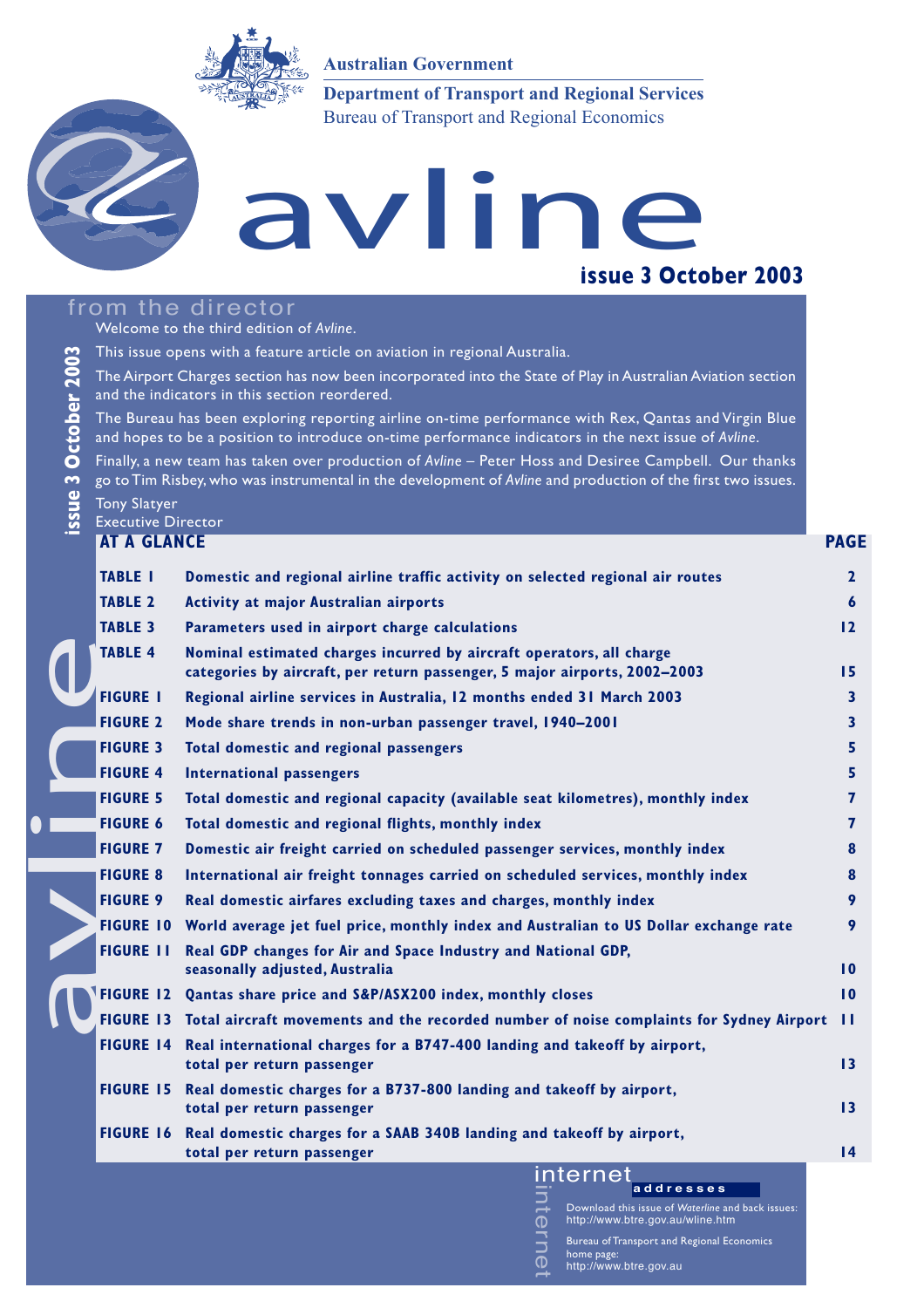#### **REGIONAL AVIATION IN AUSTRALIA1**

#### **Snapshot**

At the beginning of 2003,Australia had a network of scheduled regular regional air routes operated by 31 commercial carriers, shown in figure 1.Table 1 shows the number of passengers, aircraft trips and passenger load factors between major regional centres and state capitals for the year ended 31 March 2003.

| ٧<br>u. |  |
|---------|--|
|         |  |

#### LE I DOMESTIC AND REGIONAL AIRLINE TRAFFIC ACTIVITY ON SELECTED REGIONAL AIR ROUTES, 12 MONTHS ENDED 31 MARCH 2003

|                       |                   |                           |                      | <b>Revenue</b>            |
|-----------------------|-------------------|---------------------------|----------------------|---------------------------|
|                       |                   | Revenue                   | Aircraft             | passenger                 |
| Route <sup>a</sup>    |                   | passengers<br>(thousands) | trips<br>(thousands) | load factor<br>(per cent) |
|                       |                   |                           |                      |                           |
| <b>Brisbane</b>       | Cairns            | 787.9                     | 6.5                  | 81.7                      |
| <b>Brisbane</b>       | <b>Townsville</b> | 546.5                     | 4.9                  | 79.3                      |
| <b>Brisbane</b>       | Mackay            | 289.7                     | 4.2                  | 76.8                      |
| <b>Brisbane</b>       | Rockhampton       | 216.3                     | 3.9                  | 66.2                      |
| <b>Coffs Harbour</b>  | Sydney            | 186.4                     | 6.1                  | 61.1                      |
| Karratha              | Perth             | 148.8                     | 2.2                  | 67.3                      |
| Kalgoorlie            | Perth             | 147.1                     | 2.9                  | 59.5                      |
| <b>Brisbane</b>       | Gladstone         | 139.5                     | 5.0                  | 64.7                      |
| <b>Broome</b>         | Perth             | 133.0                     | 1.8                  | 78.4                      |
| <b>Alice Springs</b>  | Darwin            | 117.2                     | 1.5                  | 77.1                      |
| Albury                | Sydney            | 107.7                     | 4.5                  | 56.8                      |
| <b>Dubbo</b>          | Sydney            | 105.0                     | 5.6                  | 53.8                      |
| Sydney                | Wagga             | 96.0                      | 4.9                  | 55.6                      |
| Melbourne             | Mildura           | 93.3                      | 4.8                  | 59.6                      |
| Adelaide              | Port Lincoln      | 91.9                      | 5.9                  | 63.6                      |
| <b>Port Macquarie</b> | Sydney            | 84.7                      | 3.4                  | 67.8                      |
| <b>Ballina</b>        | Sydney            | 81.2                      | 3.3                  | 66.7                      |
| Sydney                | <b>Tamworth</b>   | 69.9                      | 2.6                  | 70.5                      |
| Geraldton             | Perth             | 61.4                      | 2.0                  | 66.5                      |
| Armidale              | Sydney            | 51.4                      | 2.1                  | 68.1                      |
|                       |                   |                           |                      |                           |



*a. Route data is the aggregate of traffic travelling in both directions.*

*Notes: Provisional, regional data component includes BTRE estimates.*

*The load factor is the proportion of total aircraft seats that are filled by paying passengers. All data is based on flight stages (the direct connection of two airports).* 

*Source: BTRE Statistics Section.*

As of 2000–01, over 99 percent of all Australians living outside the metropolitan areas in urban centres and localities of 200 persons or more were within 70–120 kilometres of an airport with three or more return air services per week.While the private car is the predominant non-urban mode of transport, accounting for 87 per cent of all trips, air travel's share is around 40 percent for distances of between 400 and 1 200 kilometres, and its share increases to more than 65% for trips of more than 1 200 kilometres.

**Avline 3 October 2003 Avline 3 October 2003** m  $\bullet$  $\bullet$  $\overline{\mathbf{N}}$  $\overline{\phantom{a}}$  $\omega$  $\bullet$  $\bullet$ پ  $\ddot{\mathbf{C}}$  $\bullet$  $\sim$  $\bullet$ Avlin

Air travel began to grow reasonably strongly during the 1980s and then increased quite rapidly throughout much of the 1990s following domestic deregulation and the introduction of a variety of competitive fares. Growth in air travel slowed towards the end of the decade as fares stabilised, achieving a mode share of around 26% (figure 2). In 2001–02 and 2002–03, total domestic air travel fell back significantly following the cessation of Ansett services and the terrorist attacks in the US in September 2001 and the SARS outbreak in 2003, but is now recovering.

The majority of regional services operate intrastate, with routes radiating from the capital city. Of the airports currently served by scheduled commercial regular public transport regional air services, over 75 per cent averaged at least three services, each way, per week.

Passenger travel to and from regional airports has, at 2.1 per cent per annum, grown more slowly than passenger travel to major metropolitan and selected tourist centres, where growth averaged 6.5 per cent per annum. On the other hand, real air fares on regional airlines were broadly similar in July 2001 to fares prevailing in 1992.



1 This article draws heavily on BTRE Working Papers 51: *Regional Public Transport in Australia: Long-Distance Services,Trends and Projections*, *March 2003*, and 54: *Regional Public Transport in Australia: Economic regulation and assistance measures*, *April 2003*

Ċ.

m  $\bullet$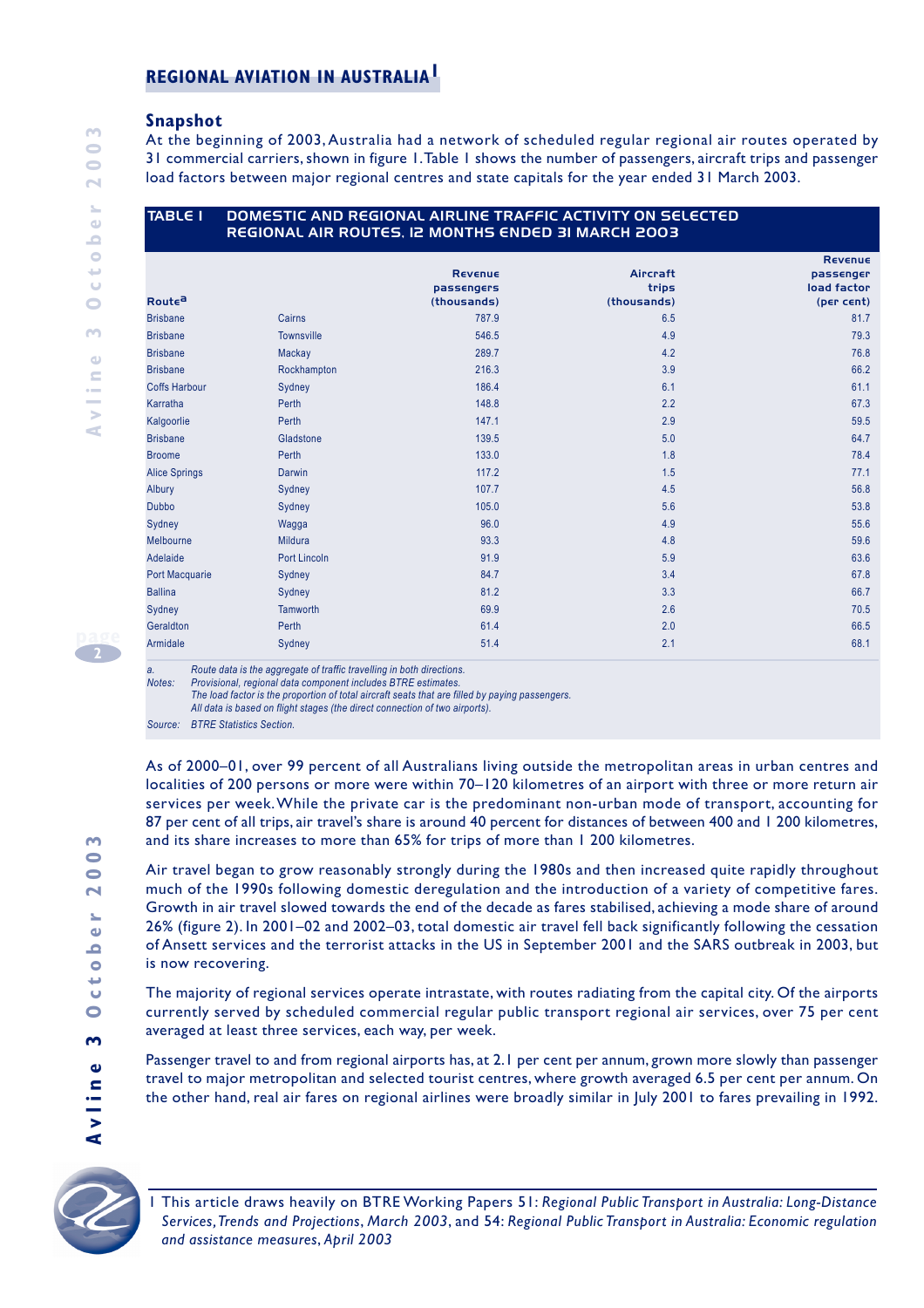

 $\sim$  $\bullet$ 

**page <sup>3</sup>**

The number of airports served by regional aviation operators has decreased over the last 15 years, from 251 airports in 1986–87 to 194 airports in 2000–01, and 156 airports in 2003. Many of the airports that have lost services in NSW are in regional areas that are within 200 kilometres of an existing air service, eg Condobolin, Cessnock and Tumut. In Queensland and South Australia, many of the airports now not served were in the remote areas close to the Queensland-South Australia border. In Western Australia, the airports no longer served appear to be a mix of short hop flights from Perth, such as Rottnest Island and Bunbury.



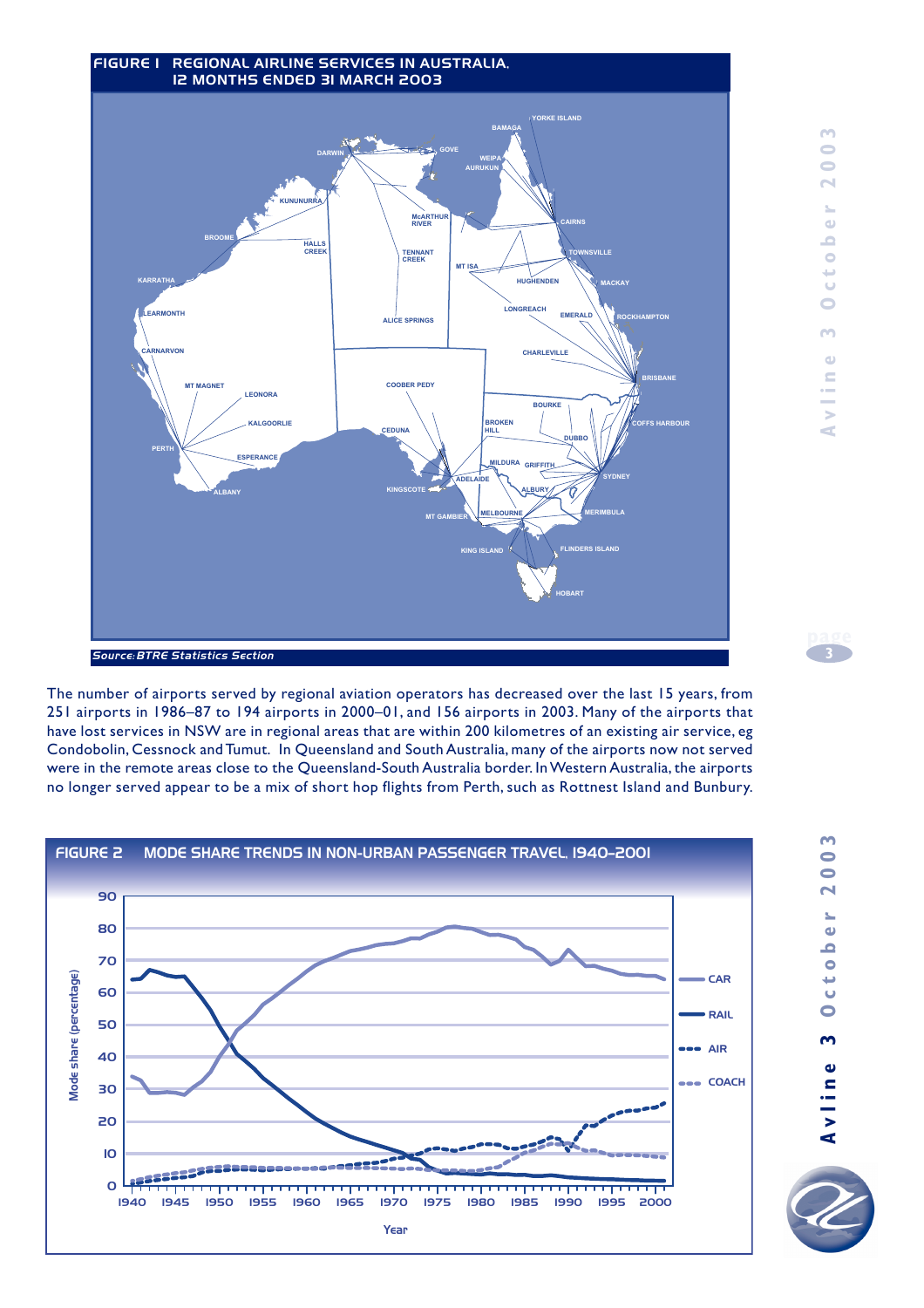#### **Government Approach and Assistance Measures**

Australian Government policy for Australian aviation is one of liberalisation and market based outcomes.Within this framework the Government focus is to facilitate the best possible level of sustainable regional aviation services.

- To achieve this end, Government efforts are focussed on:
- Reducing barriers to market entry;
- Removing barriers to industry adjustment;
- Encouraging fair competition;
- Avoiding interventions that favour one business over another; and
- Supporting industry and communities as they adjust to the new scale of operations.

Regional air transport is provided by private operators in all states and territories. Where demand is not sufficient to cover the costs of a service, governments may intervene to guarantee minimum service levels. Throughout the 1990s, airlines operated in what was essentially a deregulated market except for New South Wales,Western Australia (WA) and limited areas of Queensland, which continued with some form of economic regulation following deregulation of domestic aviation in 1990. In recent times, there has been a tendency to introduce economic regulation in other states, for example, service contracts giving operators exclusive rights to some routes (Queensland) or expansion of licensing systems (New South Wales).

The Australian Government's Remote Area Service Subsidy Scheme has been operating since 1957.The Scheme currently subsidises the operations of eight air operators who provide regular weekly air services to approximately 250 remote communities in Queensland, South Australia,Western Australia, the Northern Territory and Tasmania.

New South Wales maintains a 'managed competition' regime on intrastate air routes with less than 50 000 passengers per annum by licensing only one operator per route.



 $\sim$  $\bullet$  $\bullet$  $\sim$ S.  $\ddot{\bullet}$ م  $\bullet$ فتناه  $\cup$  $\bullet$  $\sim$  $\bullet$ 

 $v \lim_{\lambda \to 0}$ 

 $\leq$ 

The Queensland intrastate aviation industry was deregulated in 1987, with the exception of ten routes in remote areas, which the Queensland Government subsidises through five-year service contracts. New contracts were awarded to Qantaslink and Macair in July 2002.

In Western Australia, around 80 airports are supported under the Regional Airports Development Scheme. Western Australia also requires all commercial airlines to be licensed and there is discretion to limit the number of licenses where it is considered the route cannot sustain competition.The WA Government has for many years subsidised air services on some routes in WA that are considered as not commercially viable but important from an economic and social perspective to the communities they serve.



 $\sim$ 

#### **STATE OF PLAY IN AUSTRALIAN AVIATION**

#### **Key dates impacting on data**

Since June 2000 a number of significant events have impacted on Australia's aviation industry.They are listed on page 11 of this issue and should be taken into account when interpreting the tables and figures presented throughout the document.

#### **Domestic and regional passengers**

The total number of domestic and regional passengers continued to increase in the first half of 2003 (figure 3). June 2003 saw over 2.5 million passengers carried, a 12 per cent increase compared with June 2002 and only 4.6 per cent down on the pre-Ansett collapse activity levels in June 2001.

#### **International passengers**

The total number of international passengers decreased significantly in the first half of 2003 (down 7.2 per cent on the first half of 2002). However, the 1.45 million passengers carried in July 2003 was down only 3.7 per cent compared with July 2002 (figure 4) as activity levels recover from the impact of the SARS crisis. During the worst of SARS (May 2003), figure 4 shows passenger numbers were down almost 19 per cent from the year before.

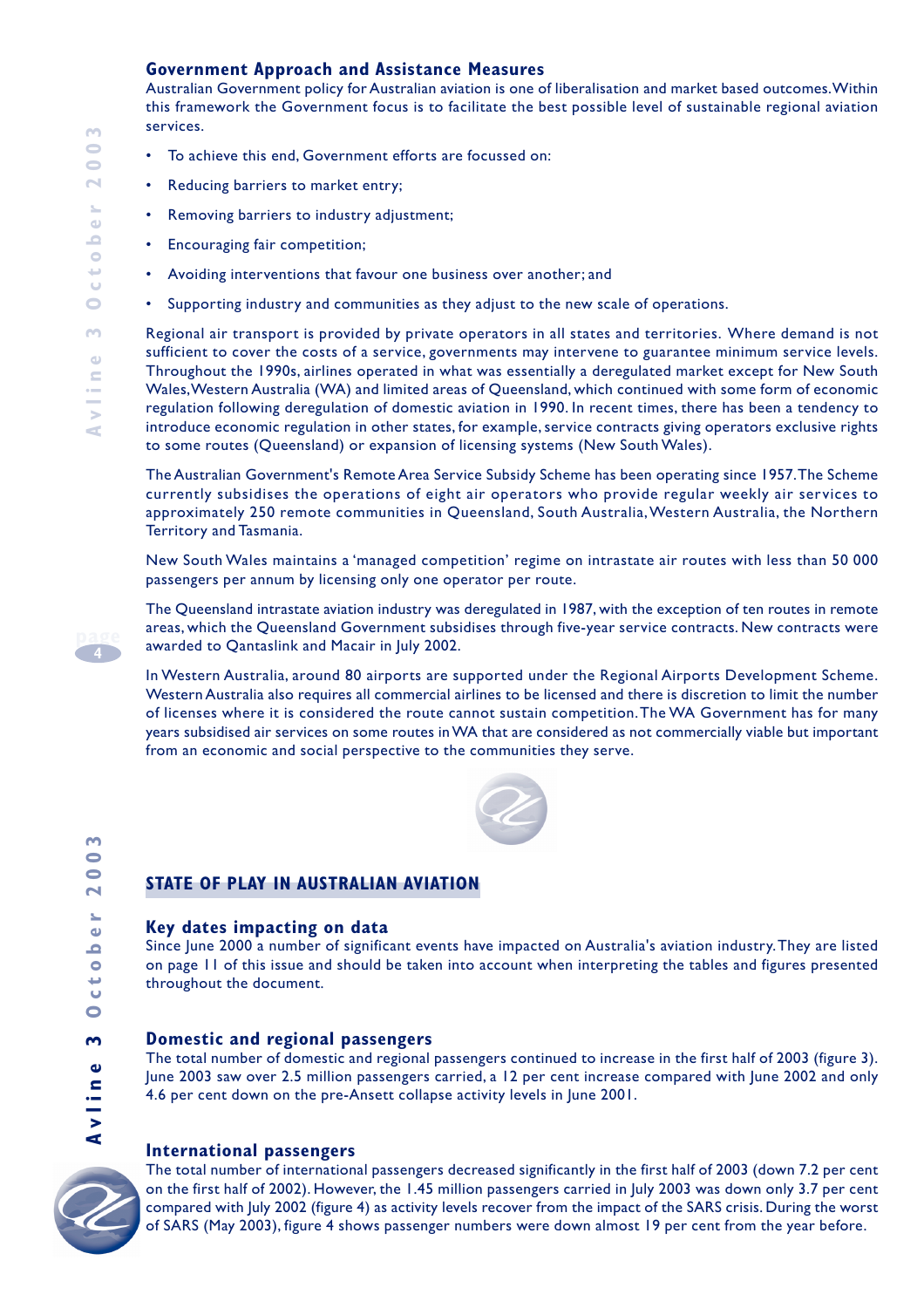

Overall, the number of international passengers for July 2003 was about 55 000 below July 2002 and some 120 000 less than the number recorded in July 2001.

The war in Iraq and in particular the outbreak of Severe Acute Respiratory Syndrome (SARS) reduced the demand for travel in the 2003 first half, however international passenger numbers are expected to continue to recover in coming months.



 $v \mathbf{li}$ 

¢

**Avline 3 October 2003**

 $\sim$ 

 $\bullet$  $\bullet$  $\overline{\mathbf{N}}$ 

 $\overline{\phantom{a}}$ d)  $\bullet$  $\ddot{\bullet}$  $\overline{\phantom{0}}$  $\ddot{\mathbf{C}}$  $\bullet$  $\sim$  $\ddot{\mathbf{v}}$ 

**page <sup>5</sup>**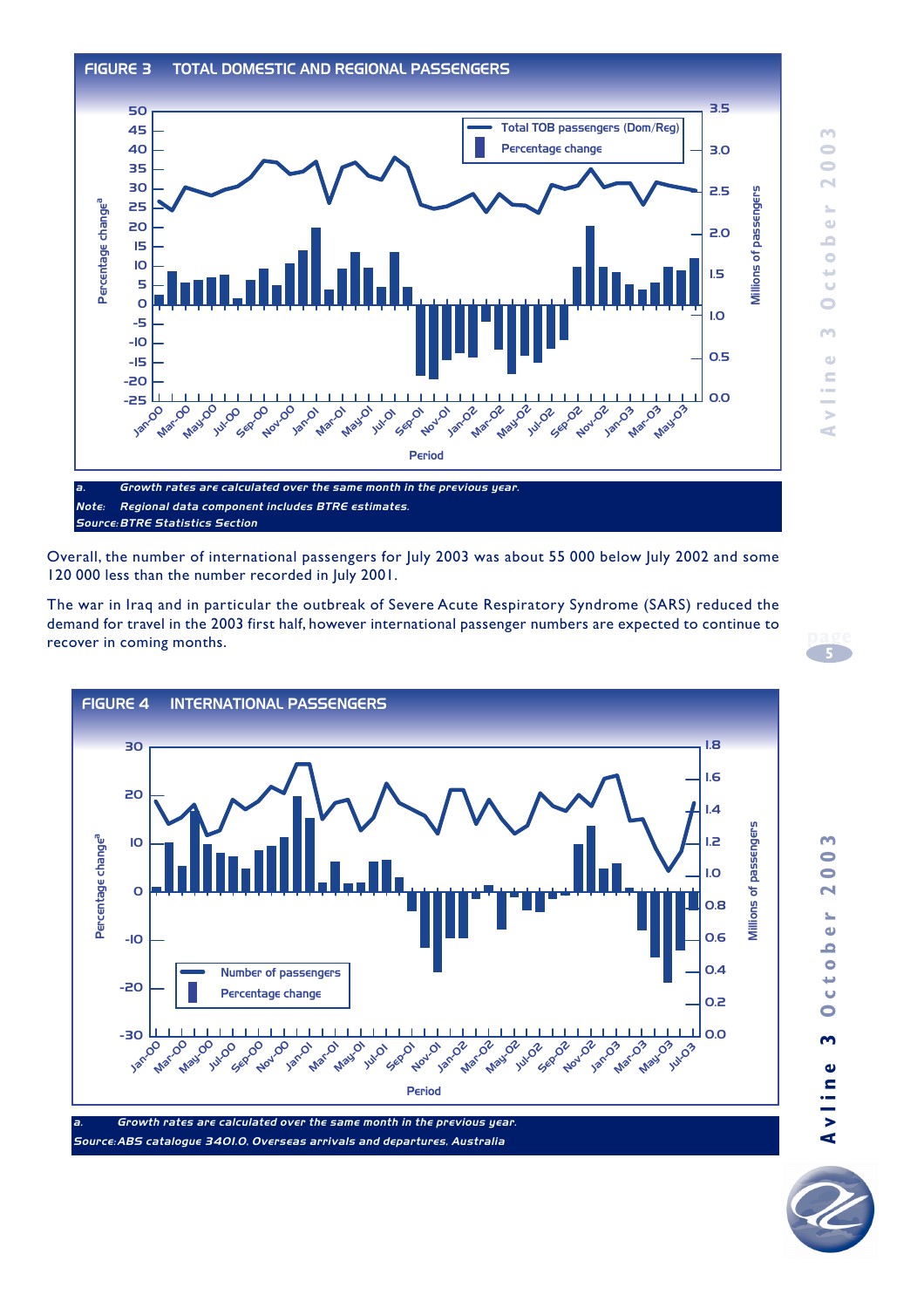#### **Airport activity levels**

Total passenger and aircraft movements for the five major Australian airports are summarised in Table 2.

Total RPT passenger movements increased at all major airports in the first half of 2003, with Sydney up 1.2 per cent, 2.6 per cent at Melbourne, 0.5 per cent at Brisbane, 8.9 per cent at Perth and 4.2 per cent at Adelaide.

International passenger arrivals and departures declined at all five airports in the January–June 2003 half year compared to the preceeding two periods, due to the continued terrorism threat, war with Iraq and SARS outbreak.

The combined Domestic/Regional passenger market increased strongly at all major airports, particularly Perth (up 14.1 per cent over the January–June 2002 half year), passenger numbers increased 3.2 per cent at Sydney, 4.6 per cent at Melbourne, 1.1 per cent at Brisbane, and 5.0 per cent at Adelaide.

#### TABLE 2 ACTIVITY AT MAJOR AUSTRALIAN AIRPORTS

| $\bigcirc$                             |                  |                     |                                                              | International'                                  |                                                              | <b>Domestic<sup>2</sup></b>                     |                                                              | Regional <sup>2P</sup>                          |                                                              | Total $RPT4$                                    | All aircraft                                                                      |
|----------------------------------------|------------------|---------------------|--------------------------------------------------------------|-------------------------------------------------|--------------------------------------------------------------|-------------------------------------------------|--------------------------------------------------------------|-------------------------------------------------|--------------------------------------------------------------|-------------------------------------------------|-----------------------------------------------------------------------------------|
| $\equiv$<br>$\sim$<br>$\geq$<br>$\leq$ | Airport          | Half year           | <b>Passenger</b><br>arrivals and<br>departures<br>(millions) | <b>RPT</b> aircraft<br>movements<br>(thousands) | <b>Passenger</b><br>arrivals and<br>departures<br>(millions) | <b>RPT</b> aircraft<br>movements<br>(thousands) | <b>Passenger</b><br>arrivals and<br>departures<br>(millions) | <b>RPT</b> aircraft<br>movements<br>(thousands) | <b>Passenger</b><br>arrivals and<br>departures<br>(millions) | <b>RPT</b> aircraft<br>movements<br>(thousands) | moverents<br>including<br>military and<br>unscheduled <sup>3</sup><br>(thousands) |
|                                        | <b>Sydney</b>    | <b>Jul-Dec 2001</b> | 4.1                                                          | 23.7                                            | 7.1                                                          | 54.8                                            | 0.9                                                          | 43.3                                            | 12.0                                                         | 121.8                                           | 138.6                                                                             |
|                                        |                  | Jan-Jun 2002        | 3.9                                                          | 22.8                                            | 6.5                                                          | 45.9                                            | 0.8                                                          | 37.2                                            | 11.1                                                         | 105.8                                           | 121.7                                                                             |
|                                        |                  | <b>Jul-Dec 2002</b> | 4.1                                                          | 23.7                                            | 7.2                                                          | 54.8                                            | 0.8                                                          | 37.3                                            | 12.1                                                         | 115.7                                           | 130.8                                                                             |
|                                        |                  | Jan-Jun 2003        | 3.7                                                          | 23.4                                            | 7.0                                                          | 51.4                                            | 0.7                                                          | 33.3                                            | 11.4                                                         | 108.1                                           | 123.7                                                                             |
|                                        | <b>Melbourne</b> | <b>Jul-Dec 2001</b> | 1.7                                                          | 11.6                                            | 6.0                                                          | 48.8                                            | 0.5                                                          | 17.0                                            | 8.1                                                          | 77.4                                            | 82.4                                                                              |
|                                        |                  | Jan-Jun 2002        | 1.6                                                          | 10.7                                            | 6.0                                                          | 45.7                                            | 0.3                                                          | 13.3                                            | 7.9                                                          | 69.7                                            | 75.1                                                                              |
|                                        |                  | <b>Jul-Dec 2002</b> | 1.7                                                          | 10.8                                            | 6.4                                                          | 50.2                                            | 0.3                                                          | 13.9                                            | 8.3                                                          | 74.9                                            | 80.5                                                                              |
|                                        |                  | Jan-Jun 2003        | 1.5                                                          | 10.2                                            | 6.4                                                          | 49.2                                            | 0.3                                                          | 12.5                                            | 8.1                                                          | 71.9                                            | 77.3                                                                              |
|                                        | <b>Brisbane</b>  | <b>Jul-Dec 2001</b> | 1.3                                                          | 8.7                                             | 4.6                                                          | 40.1                                            | 0.3                                                          | 17.5                                            | 6.2                                                          | 66.3                                            | 81.2                                                                              |
|                                        |                  | Jan-Jun 2002        | 1.2                                                          | 8.3                                             | 4.0                                                          | 35.1                                            | 0.4                                                          | 15.7                                            | 5.6                                                          | 59.2                                            | 71.5                                                                              |
|                                        |                  | <b>Jul-Dec 2002</b> | 1.3                                                          | 9.1                                             | 4.4                                                          | 38.0                                            | 0.4                                                          | 13.6                                            | 6.1                                                          | 60.7                                            | 74.3                                                                              |
|                                        |                  | Jan-Jun 2003        | 1.1                                                          | 8.1                                             | 4.4                                                          | 37.4                                            | 0.3                                                          | 10.4                                            | 5.7                                                          | 55.9                                            | 67.5                                                                              |
|                                        | Perth            | <b>Jul-Dec 2001</b> | 0.8                                                          | 4.4                                             | 1.5                                                          | 14.9                                            | 0.1                                                          | 4.1                                             | 2.4                                                          | 23.5                                            | 46.5                                                                              |
|                                        |                  | Jan-Jun 2002        | 0.8                                                          | 4.1                                             | 1.5                                                          | 13.7                                            | 0.1                                                          | 3.8                                             | 2.4                                                          | 21.6                                            | 44.5                                                                              |
|                                        |                  | <b>Jul-Dec 2002</b> | 0.9                                                          | 4.3                                             | 1.7                                                          | 15.1                                            | 0.1                                                          | 4.2                                             | 2.6                                                          | 23.6                                            | 47.4                                                                              |
|                                        |                  | Jan-Jun 2003        | 0.7                                                          | 4.2                                             | 1.7                                                          | 15.9                                            | 0.1                                                          | 4.2                                             | 2.6                                                          | 24.3                                            | 46.3                                                                              |
|                                        | Adelaide         | <b>Jul-Dec 2001</b> | 0.1                                                          | 0.9                                             | 1.9                                                          | 18.1                                            | 0.2                                                          | 15.7                                            | 2.2                                                          | 34.7                                            | 53.8                                                                              |
|                                        |                  | Jan-Jun 2002        | 0.1                                                          | 0.8                                             | 1.8                                                          | 16.4                                            | 0.1                                                          | 14.6                                            | 2.0                                                          | 31.8                                            | 51.3                                                                              |
|                                        |                  | <b>Jul-Dec 2002</b> | 0.1                                                          | 0.9                                             | 1.9                                                          | 18.8                                            | 0.2                                                          | 14.8                                            | 2.2                                                          | 34.4                                            | 52.2                                                                              |
|                                        |                  | Jan-Jun 2003        | 0.1                                                          | 0.8                                             | 1.9                                                          | 17.2                                            | 0.2                                                          | 13.8                                            | 2.2                                                          | 31.8                                            | 49.3                                                                              |

*P Provisional, regional data component includes BTRE estimates.*

*1. International passenger data are the total passengers uplifted and discharged within a flight.*

*2. Domestic and regional passenger data are the total passengers on board by flight stage.* 

*3. Arrival data recorded during the hours in which Airservices Australia provides a tower service.*

*4. RPT - Regular Public Transport.*

*Sources: BTRE Statistics Section; Airservices Australia monthly aircraft movements at Australian reports (http://www.airservicesaustralia.com).*

#### **Capacity and flight frequency**

Preliminary data for June 2003 indicate that total domestic and regional capacity, measured in available seat kilometres, was 4.6 per cent below the (pre-Ansett collapse) availability in June 2001 (figure 5).This compares to the 10.6 per cent increase recorded when comparing June 2003 with June 2002.

 $\sim$  $\bullet$  $\bullet$  $\overline{\mathbf{r}}$  $\mathbf{S}_{\mathbf{r}}$  $\bullet$  $\bullet$  $\bullet$  $\overline{\phantom{0}}$  $\ddot{\mathbf{u}}$  $\bullet$  $\mathbf{r}$ 

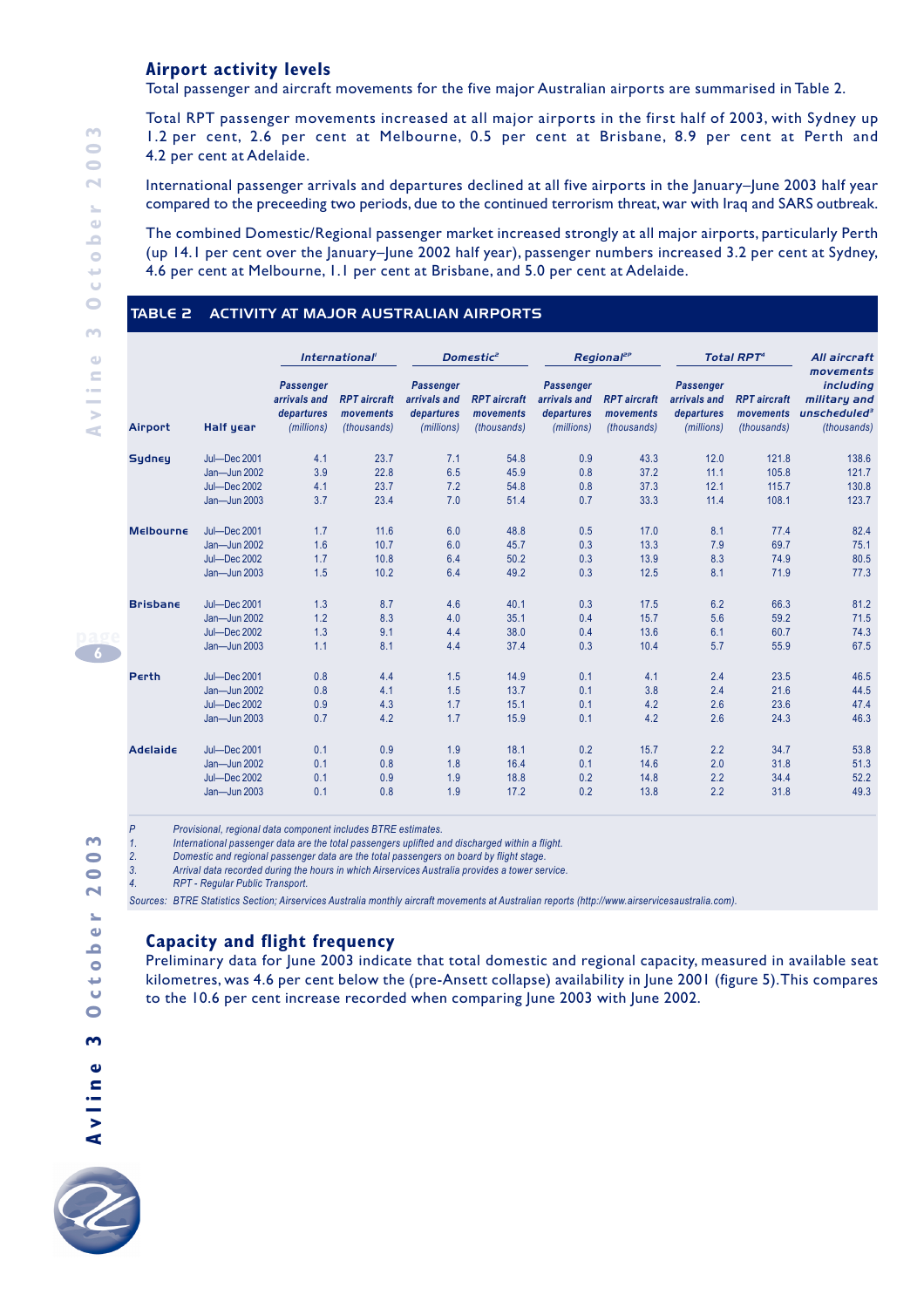

Preliminary frequency data for June 2003 indicates that the number of domestic and regional flights was marginally above June 2002 at 0.1 per cent greater (figure 6).

These increases from the second half of 2002 are due to Virgin Blue and Qantas adding new aircraft to their domestic fleets.Virgin Blue's fleet has grown from 22 aircraft in June 2002 to 33 in June 2003, a further 6 aircraft were added in the September quarter 2003.



Note: Regional data component includes BTRE estimates. Source:BTRE Statistics Section

**page <sup>7</sup>**

 $\sim$  $\bullet$ 

 $\bullet$  $\overline{\mathbf{N}}$ 

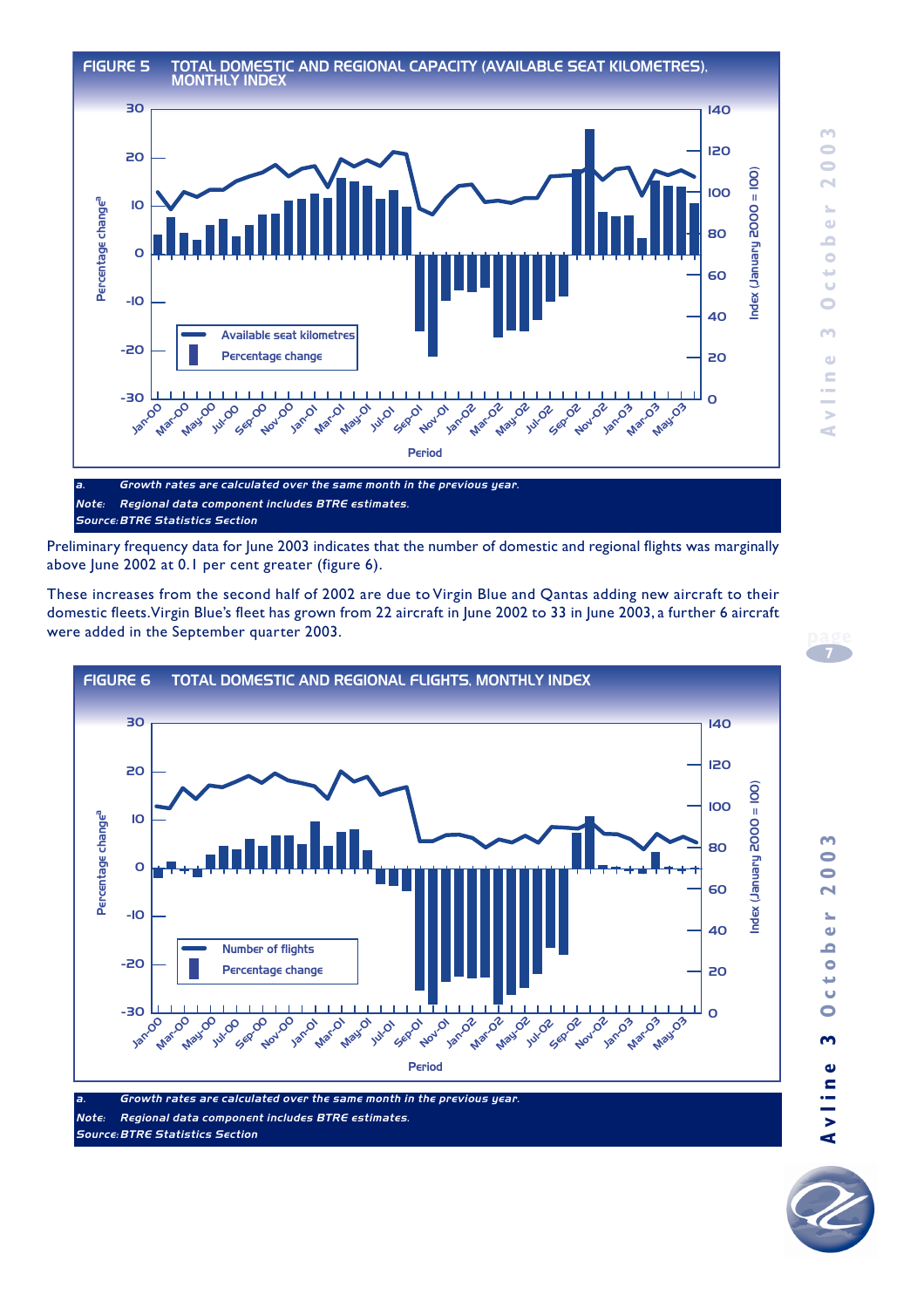#### **Air freight**

Domestic air freight carried on scheduled passenger services was 8 631 tonnes in June 2003, a fall of 7.8 per cent compared with June 2002 levels (figure 7).This data should be viewed with caution as it excludes domestic freight carried on dedicated freight services, also,Virgin Blue do not currently report freight activity.



International air freight tonnes carried to/from Australia on scheduled services for June 2003 was 47 775 tonnes (25 383 inbound and 22 392 outbound).This was 8.4 per cent down on the June month 2002 activity (figure 8).

Total international air freight for the year to June 2003 was 634.9 kilotonnes, up less than 0.1 per cent on the year to June 2002 (634.3 kilotonnes).



**page**

**8**

m

 $\bullet$  $\bullet$ 

 $\blacksquare$  $\mathbb{L}$  $\bullet$ 

> $\bullet$  $\bullet$

پ  $\ddot{\mathbf{C}}$  $\bullet$  $\sim$  $\bullet$ 

 $v$ lin

 $\blacktriangleleft$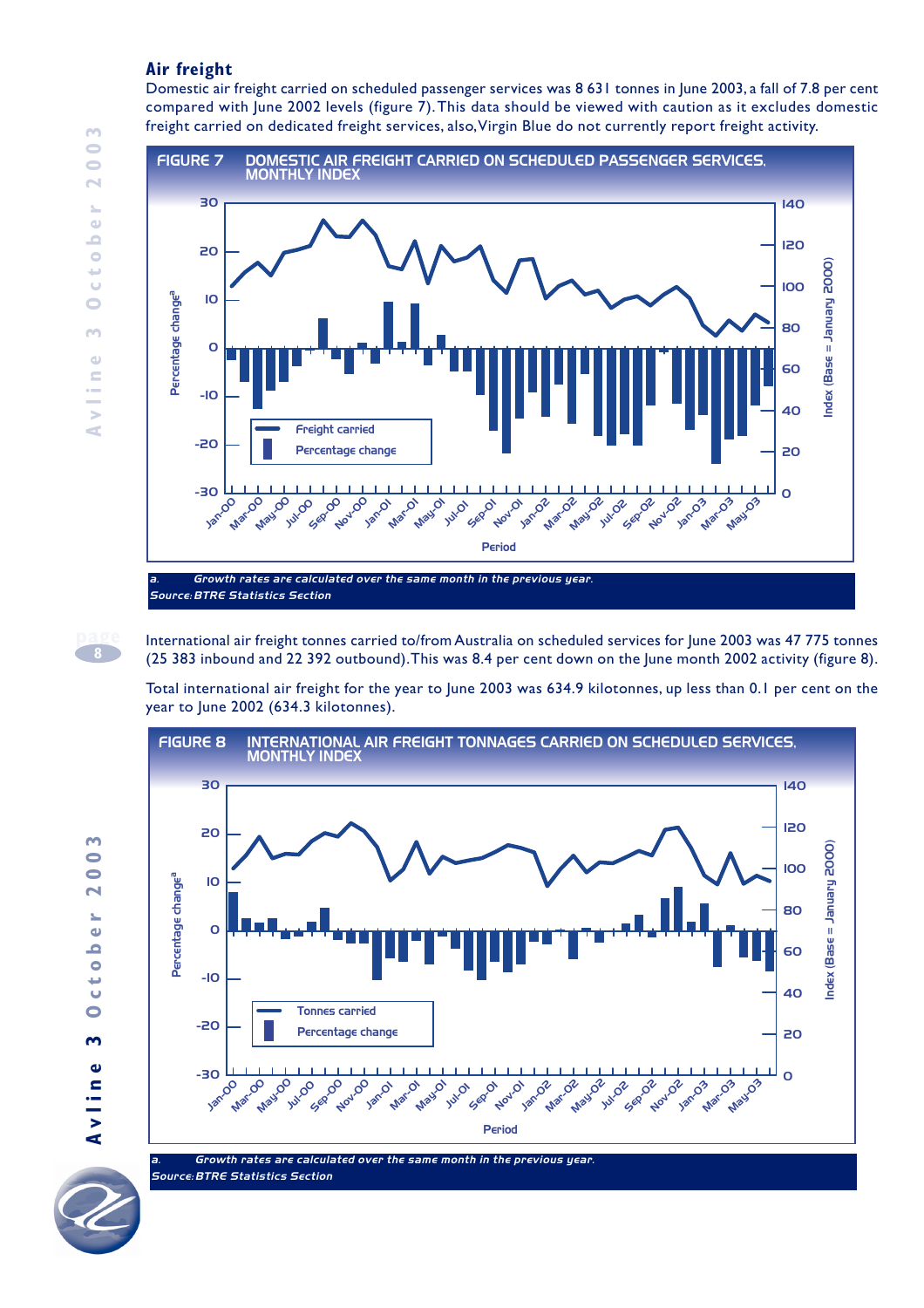#### **Domestic air fares**

Real discount domestic air fares in September 2003 were 8 per cent below September 2002 (figure 9).The index indicates that discount air fares held steady at 69 per cent of the base period data (September quarter 1999), over the months of July,August and September 2003.



The BTRE's real discount fare series in June 2003 was at its lowest level since April 2001, just prior to the Impulse Airlines-Qantas merger. The economy and business fare indices have diverged since November 2002, with real economy fares 2 per cent above September 2002 levels while real business fares were 9 per cent above September 2002 levels. Prior to November 2002 the business fare index was consistently marginally below the economy fare index.

The fare indices in figure 9 include GST but exclude other taxes and charges, such as the Ansett levy (when applicable), security and certain airport charges. However, the series may include some airport charges where these cannot be disaggregated.



m

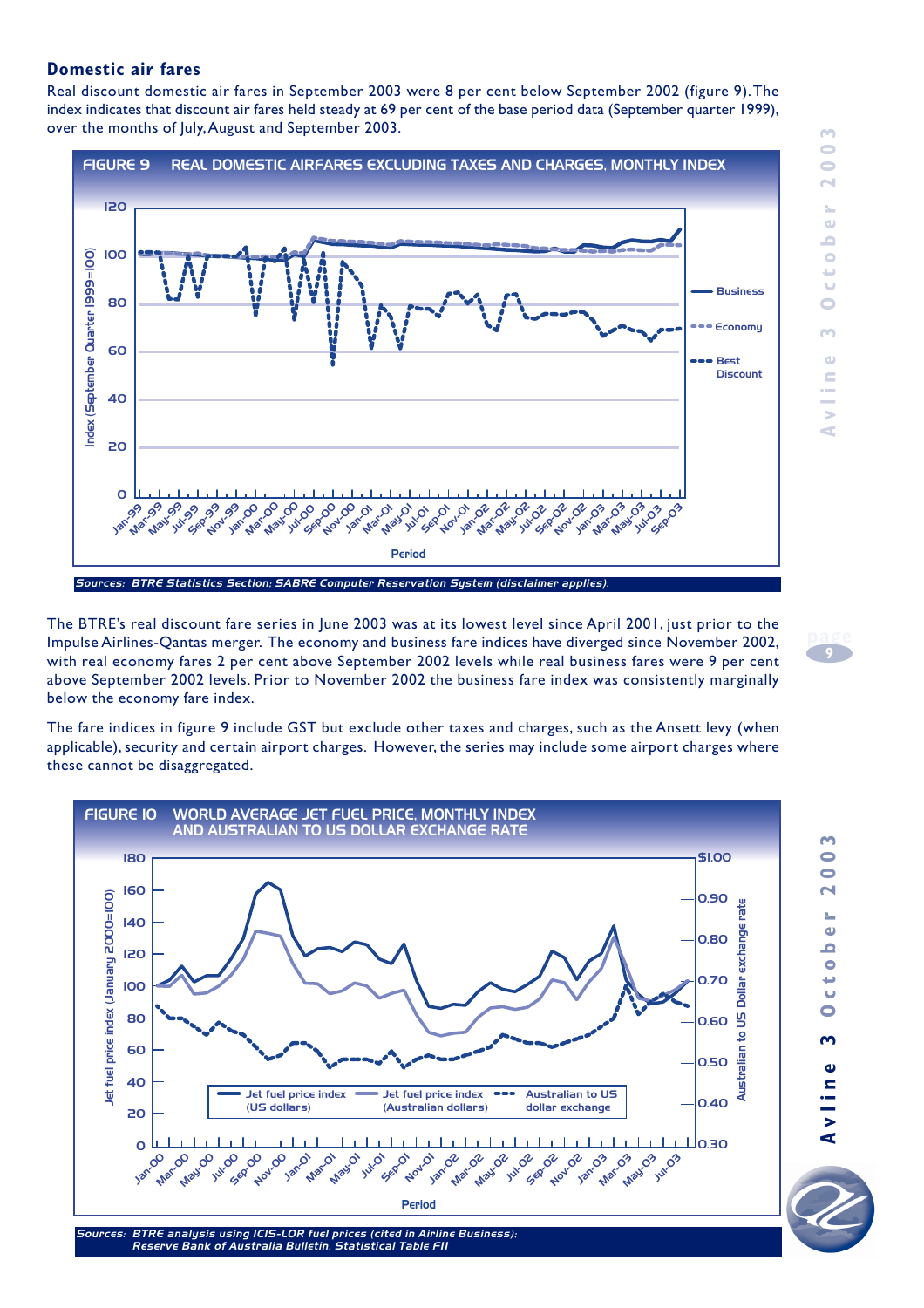#### **Jet fuel price index**

Aviation jet fuel costs in Australian dollar terms were 2.8 per cent lower in August 2003 than in August 2002 (figure 10) due in large part to the improved performance of the Australian dollar against the US dollar over this period. In US dollar terms, the aviation fuel price index was 12.5 per cent higher than August 2002.

#### **Economic activity**

GDP for the air and space industries for the June quarter 2003 was 6.8 per cent lower than the December quarter 2002, and 2.7 per cent lower than the June quarter 2002. This compares with a 0.7 per cent increase in all industry GDP between the December quarter 2002 and the June quarter 2003 and a 2 per cent increase for the twelve months to the June quarter 2003. (figure 11).



Source:ABS Catalogue No. 5206.0



**page**

**10**

 $\sim$  $\bullet$  $\bullet$  $\blacksquare$ 

> $\mathbb{Z}$  $\bullet$  $\bullet$  $\bullet$

> > پ

 $\bullet$  $\bullet$ 

 $\sim$ 

 $\bullet$ 

 $v$ lin

 $\blacktriangleleft$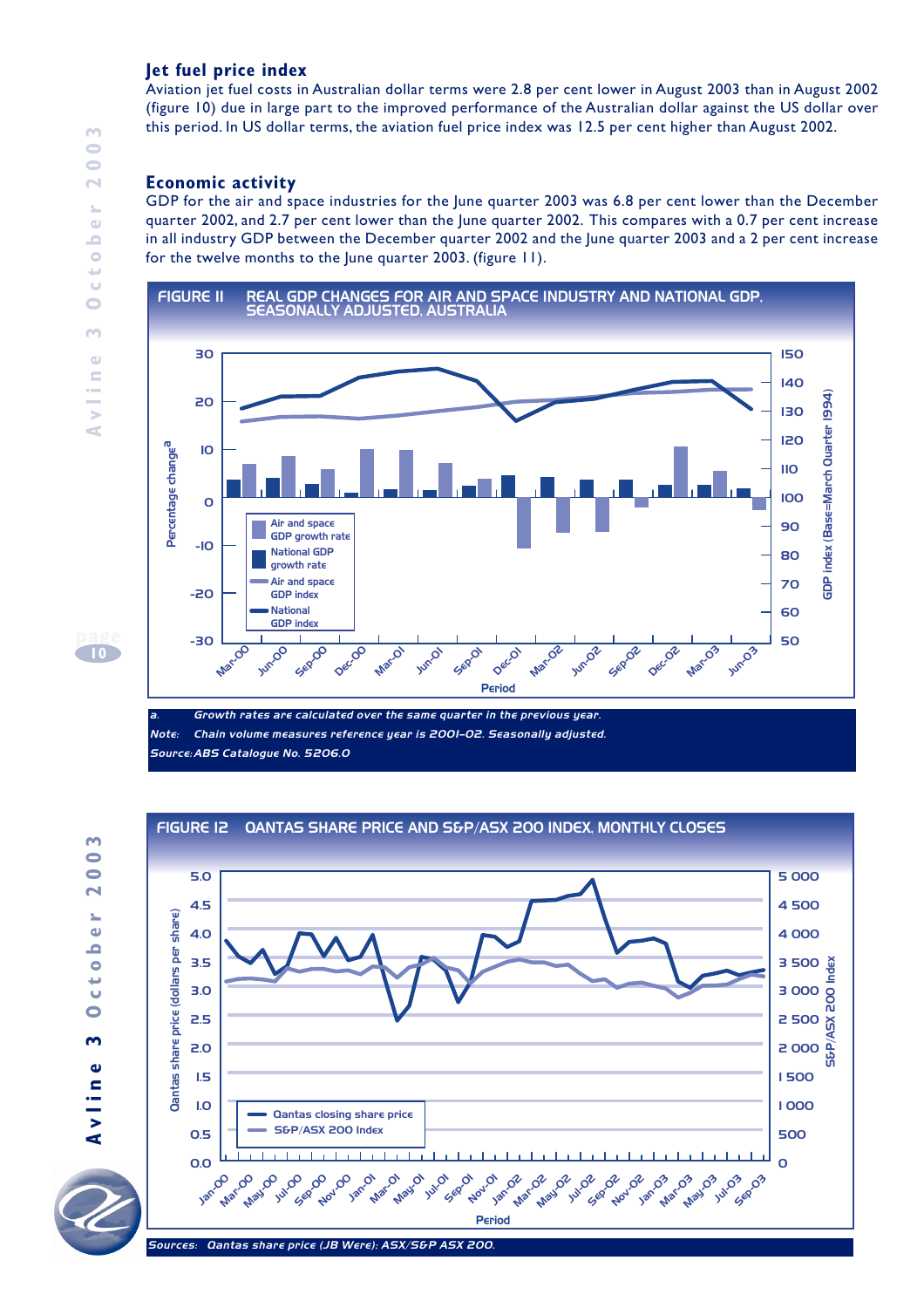#### m **Avline 3 October 2003**  $\bullet$  $\bullet$  $\sim$  $\mathbb{E}_{\mathbb{P}^1}$  $\omega$ م  $\bullet$  $\overline{\phantom{a}}$  $\cup$  $\bullet$  $\sim$  $\omega$  $\equiv$  $\sim$  $\geq$  $\prec$

### **page**

#### **Qantas share price**

The Qantas share price closed at \$3.28 at the end of September 2003, virtually unchanged from the 30 June 2003 closing price of \$3.27, and up over 10 per cent on the \$2.97 closing price at the end of March 2003 (figure 12). Since March 2003, the share price has experienced minor fluctuations around an average of \$3.23.

Qantas made a before tax profit of \$502.3 million for the year ended 30 June 2003, (\$343.5 million after tax). A final dividend of 9 cents per share fully franked was declared, bringing total fully franked dividends for the year to 17 cents per share. Earnings per share were 20 cents. The main factors influencing 2002–03 performance, especially in the second half of the year, included continued security alerts, the war in Iraq and the outbreak of Severe Acute Respiratory Syndrome (SARS).

#### **Sydney aircraft noise**

Total Sydney aircraft noise complaints for August 2003 were 27.5 per cent below the level recorded for August 2002, while total Sydney aircraft movements increased 0.5 per cent compared with August 2002 (figure 13).



Source: Airservices Australia, monthly Sydney Airport operational statistics (preliminary).

#### **KEY DATES IMPACTING ON DATA**

| <b>5 June 2000</b>                             | Impulse Airlines commenced B717 operations                                                                                               |
|------------------------------------------------|------------------------------------------------------------------------------------------------------------------------------------------|
| <b>31 August 2000</b>                          | Virgin Blue commenced operations in Australia                                                                                            |
| <b>15 September –</b><br><b>I October 2000</b> | Olympic Games, Sydney 2000                                                                                                               |
| 22 May 2001                                    | Impulse Airlines merged with Qantas                                                                                                      |
| II September 2001                              | terrorist attacks on US                                                                                                                  |
| 14 September 2001                              | Ansett Airlines placed in hands of administrator and reduced operations                                                                  |
| <b>5 March 2002</b>                            | Ansett Airlines ceased all operations                                                                                                    |
| <b>2 August 2002</b>                           | Regional Express (REX) commenced operations (merger of Kendell and Hazelton Airlines)                                                    |
| <b>27 October 2002</b>                         | Australian Airlines commenced low cost international operations                                                                          |
| 10 February 2003                               | SARS outbreak first reported in China, international airline activity to/from Asia is<br>severely affected, particularly during May 2003 |
| <b>20 March 2003</b>                           | war with Iraq commenced                                                                                                                  |



 $\sim$  $\bullet$  $\bullet$  $\overline{\mathbf{N}}$ 

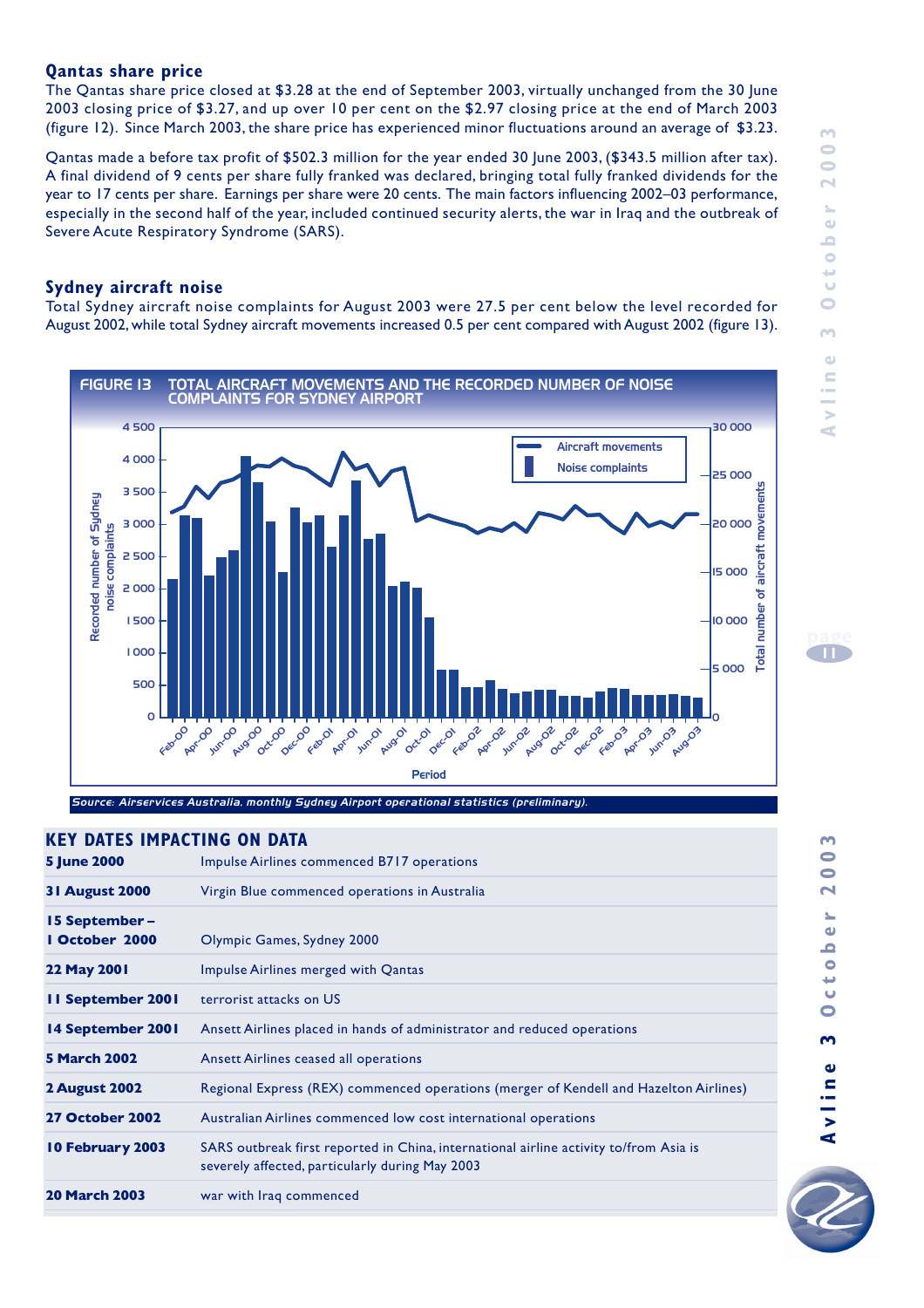#### **Definitions**

**Domestic Airline** - an airline performing regular public transport services and whose fleet contains exclusively high capacity aircraft, defined as aircraft with more than 38 seats or with a payload of more than 4 200 kg.

**Regional Airline** - an airline performing regular public transport services and whose fleet contains exclusively low capacity aircraft, defined as aircraft with 38 seats or less or with a payload of 4 200 kg or less.

**Note:** a number of airlines still classified as 'regional' currently operate aircraft of 50 seats or more, blurring the clear line of demarkation that once existed between the domestic and regional airline sectors.This has meant that in some cases 'domestic' and 'regional' airlines service the same route.As a consequence a number of data sets in this publication represent the combined domestic and regional airline sectors.

In practise, the definition of regional airline (and the one used in this publication) has become "an airline performing regular public transport services and primarily servicing regional centres".

So as to provide a meaningful indication of the 'state of play' a number of data sets in this publication represent the combined domestic and regional airline sectors.

**Airport Charges Data** – estimates what an airline may expect to pay based on publicly available airport charges data that:

- **Includes GST**
- Excludes confidential agreements between airports and airlines
- Excludes terminal charges for domestic and regional services, which are often confidential and may differ by terminal and airline.

#### **Airport charges**

Table 3 provides the parameters used by BTRE in its airport charges calculations in table 4.The load factors are Australia-wide averages derived by the BTRE. Calculated airport charges may, therefore, differ from actual charges incurred by operators at an airport.

International transit and transfer passengers at Sydney and Brisbane airports do not incur the international terminal charge. In order to exclude these passengers from the international terminal charge calculation at these airports, the BTRE has assumed that transit and transfer passengers comprise 10 per cent of international passengers.

Table 4 presents the estimated charges incurred by aircraft operators at Australia's major capital city airports of Sydney, Melbourne, Brisbane, Perth and Adelaide, per return passenger, for all categories of aircraft type.

All five airports set security charges on a cost-recovery basis. If significant over (under) recovery occurs in a period, security charges are reduced (increased) in the subsequent period, which may cause period to period variation in total charges.

Figures 14, 15 and 16 provide airport charges data for indicative aircraft types used in the international (B747-400), domestic (B737-800) and regional (SAAB 340B) airline sectors.

|               | <b>Operational</b> | Aircraft maximum | Number of      | Average passenger |
|---------------|--------------------|------------------|----------------|-------------------|
|               | <b>sector</b>      | take-off weight  | aircraft seats | load factor       |
| Aircraft type | (typical)          | (tonnes)         | (nominal)      | (per cent)        |
| 747-438       | International      | 394.6            | 394            | 72.0              |
| 737-800       | <b>Domestic</b>    | 79.0             | 158            | 76.5              |
| Dash 8-300    | Regional           | 18.6             | 50             | 60.0              |
| SAAB 340B     | Regional           | 13.2             | 34             | 60.0              |
| Metro 23      | Regional           | 7.5              | 19             | 60.0              |

*Notes The load factor is the proportion of total aircraft seats that are filled by paying passengers.* 

*Aircraft load factors are derived from BTRE Statistics Section data collections for the relevant operational sector and may not reflect the actual load factors achieved at specific airports.*

*Sources: Airline websites; CASA aircraft register; BTRE aviation databases and assumptions.*



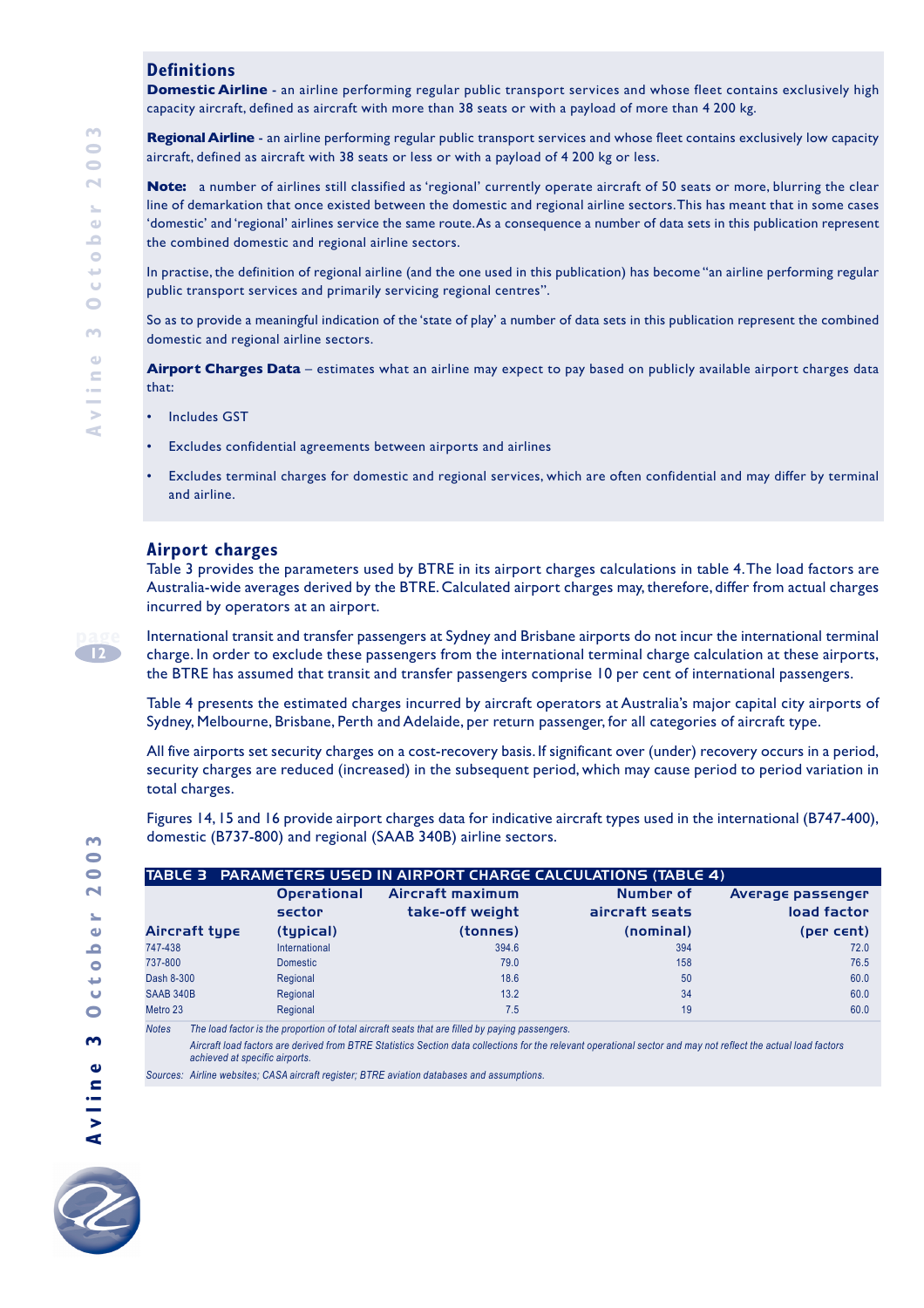

In summary:

- Airport charges increased marginally at all five airports
- Airservices charges have remained unchanged since July 2002
- Security charges for international operations have generally declined since January 2002.

Total airport charges increased at all five airports in July 2003 compared to January 2003, due to increases in airport charges and changes to security charges effective 1 July 2003. Airservices charges have not changed for all airports and aircraft types since July 2002.



**page 13**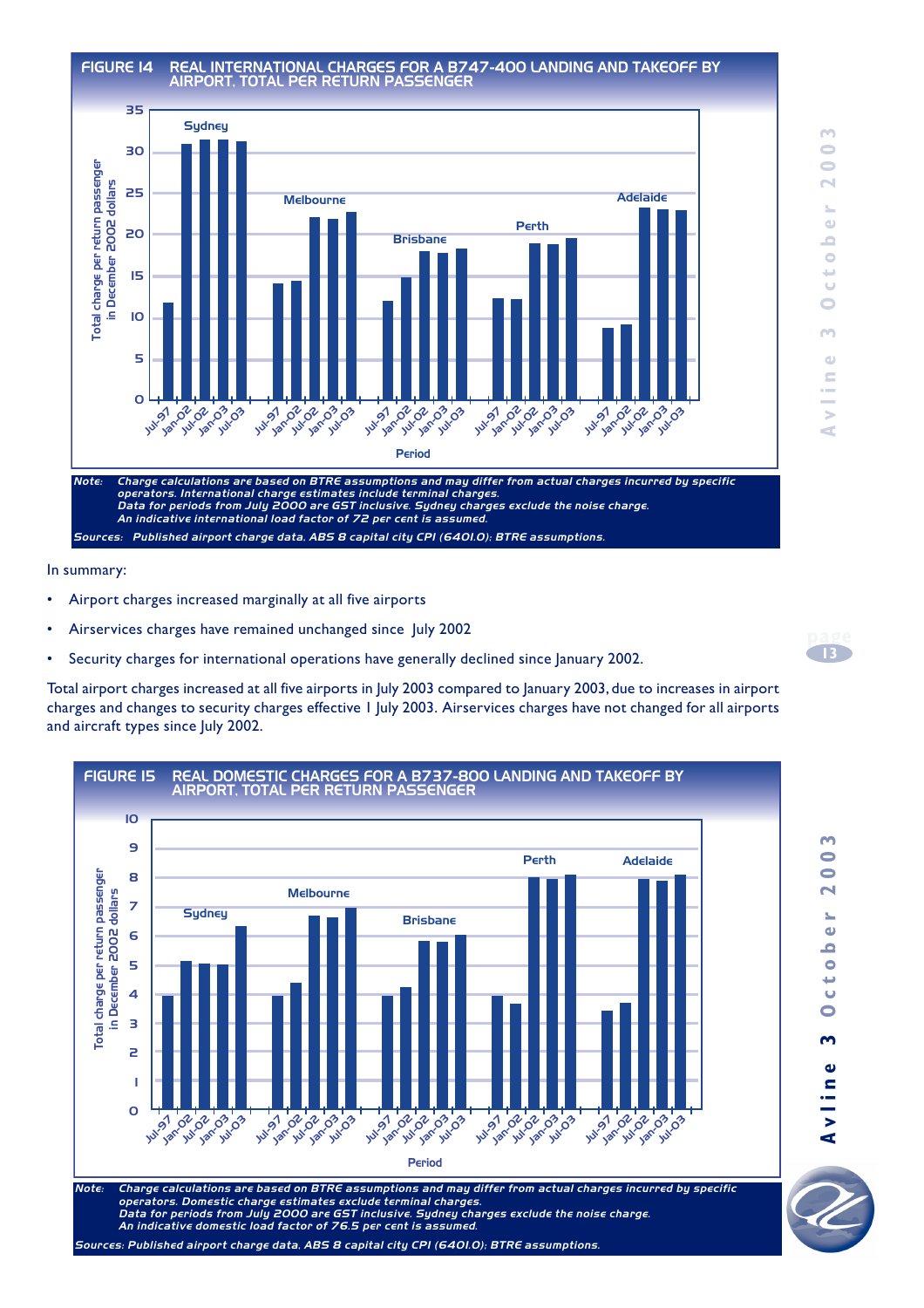At Sydney, airport charges for international 747 services increased by 0.5 per cent from July 2003, domestic 737-800 services by 27.6 per cent, Dash 8 services by 34.6 per cent and SAAB 340B services by 17.6 per cent. Airport charges for metro 23 services remain unchanged. Security charges declined by 2.6 per cent for international 747 services, increased over 300 per cent for domestic 737-800 services and were introduced for the first time for Dash 8 and SAAB 340B services.

At Melbourne, airport charges for international 747 services increased by 4.3 per cent from July 2003, and by 5.8 per cent for all domestic aircraft services. Security charges at Melbourne increased by 3.3 per cent for international 747 services, but declined by 20 per cent for all domestic aircraft services.

At Brisbane, airport charges for international 747 services increased by 3.5 per cent from July 2003, and by 5 per cent for all domestic aircraft services. Security charges at Brisbane increased by 12.2 per cent for international 747 services, but declined by 33 per cent for all domestic aircraft services.



operators. Regional charge estimates exclude terminal charges. Data for periods from July 2000 are GST inclusive. Sydney charges exclude the noise charge.

An indicative regional load factor of 60.0 per cent is assumed.

Sources:Published airport charge data, ABS 8 capital city CPI (6401.0); BTRE assumptions.

At Perth, airport charges for international 747 services increased by 4.4 per cent from July 2003, and by 2.8 per cent for all domestic aircraft services. Security charges at Perth decreased by 10.3 per cent for international 747 services, and increased by 7.5 per cent for all domestic aircraft services.

At Adelaide, airport charges for international 747 services increased by 0.3 per cent from July 2003, and by 3.4 per cent for all domestic aircraft services. Security charges at Adelaide increased by 4.8 per cent for international 747 services, but declined by 41 per cent for domestic 737-800 aircraft. Security charges do not apply to Dash 8, SAAB 340B and Metro 23 aircraft.

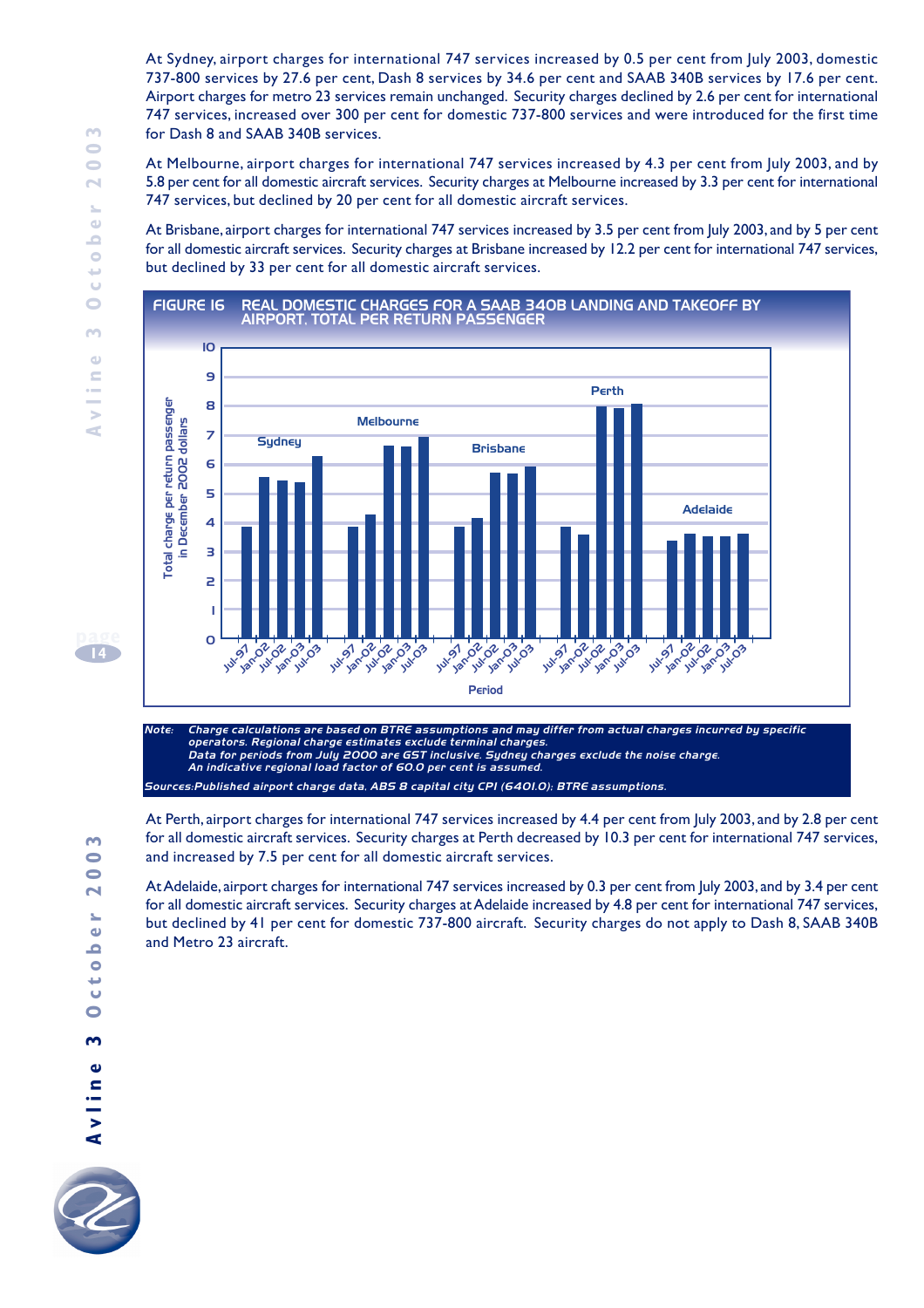| <b>TABLE 4</b>                                                              | 5 MAJOR                                                                                                                                                                                                                                             |                                       | AIRPORTS.                        |                                        | 2002                           | $EOCZ-$                               |                                     |                              | NOMINAL ESTIMATED CHARGES INCURRED BY AIRCRAFT |                                  | <b>DPERAT</b>                  |                                  |                               | CHARGE                                                            | 54                                     | EGORIES                         | ć                               |                                 |                                       |                                  |                         | <b>SSENGER</b>                          |                                 |                                 |                                        |
|-----------------------------------------------------------------------------|-----------------------------------------------------------------------------------------------------------------------------------------------------------------------------------------------------------------------------------------------------|---------------------------------------|----------------------------------|----------------------------------------|--------------------------------|---------------------------------------|-------------------------------------|------------------------------|------------------------------------------------|----------------------------------|--------------------------------|----------------------------------|-------------------------------|-------------------------------------------------------------------|----------------------------------------|---------------------------------|---------------------------------|---------------------------------|---------------------------------------|----------------------------------|-------------------------|-----------------------------------------|---------------------------------|---------------------------------|----------------------------------------|
|                                                                             |                                                                                                                                                                                                                                                     |                                       | Sydney                           |                                        |                                |                                       |                                     | <b>Melbourne</b>             |                                                |                                  |                                | Brisbane                         |                               |                                                                   |                                        | Perth                           |                                 |                                 |                                       | Adelaide                         |                         |                                         |                                 | Five port average               |                                        |
| Aircraft type                                                               |                                                                                                                                                                                                                                                     | 2002<br>Jan<br>2002                   | $\bar{z}$                        | E002<br>UPC                            | <b>EOO3</b><br>쿡               | 2002<br>Jan                           | 2002<br>耳                           | E002<br>UPC                  | <b>EOO3</b><br>콕                               | <b>SOOS</b><br>흑                 | <b>POOS</b>                    | E002                             | <b>EOO3</b><br>쿡              | soos<br>1905                                                      | 쿡<br>2002                              | E002                            | <b>EOO3</b><br>쿡                | 흓<br>2002                       | 2002<br>쿡                             | E002                             | <b>EOO3</b><br>쿡        | <b>SOOS</b>                             | <b>POOS</b>                     | E002                            | <b>EOO2</b>                            |
| Total 747-438<br>747-438<br>Airservices<br>Security<br>Airport              |                                                                                                                                                                                                                                                     | 30.08<br>7.12<br>6.79<br>43.99        | 31.38<br>7.66<br>6.80<br>45.84   | $31.56$<br>$7.66$<br>$6.89$<br>$45.46$ | 31.64<br>7.66<br>45.92         | $14.11$<br>$6.22$<br>$4.11$<br>$4.44$ | 00<br>00 32<br>00 30 30<br>00 30 30 | 22.32<br>0.32<br>3.52<br>3.7 | 23.94<br>6.37<br>9.72<br>92.98                 | $488374$<br>$48344$              | $17.90$<br>$8.34$<br>$5.32.17$ | $17.90$<br>8.93<br>9.34<br>92.17 | 18.53<br>8.93.45<br>13.33.45  | $11.89$<br>$12.53$<br>$4.43$<br>$28.87$                           | 18.92<br>13.76<br>4.44<br>37.12        | 18.92<br>13.76<br>4.75<br>37.42 | 19.76<br>13.76<br>37.78         | 8.90<br>15.90<br>51.42          | 23.12<br>17.29<br>46.30               | 23.12<br>17.29<br>46.30<br>46.30 | 23.20<br>17.29<br>46.66 | $15.92$<br>$10.09$<br>$5.50$<br>$31.57$ | 22.66<br>10.79<br>5.03<br>38.48 | 22.69<br>10.79<br>5.28<br>38.75 | 23.21<br>10.79<br>5.35<br>39.36        |
| Total 737-800<br>737-800<br>Airservices<br>Security<br>Airport              |                                                                                                                                                                                                                                                     | $4.3642$<br>$4.3642$<br>$8.72$        | 3.60<br>0.60<br>9.0<br>4.97      | $4.960$<br>$0.60$<br>$0.77$            | 6.34<br>3.60<br>2.67<br>12.57  | $3.828$<br>$3.28$<br>$4.35$           | 6.60<br>0.60<br>0.01<br>10.17       | 6.60<br>2.97<br>10.07        | 88<br>0.97<br>0.35<br>0.98                     | $4408$<br>$458$<br>$68$<br>$68$  | 5.75<br>4.20<br>10.71          | 5.75<br>4.20<br>10.71            | 6.04<br>4.20<br>10.74         | $3.89$<br>$5.89$<br>$6.41$<br>$10.41$                             | $7.92$<br>$6.47$<br>$1.00$<br>$1.5.38$ | 7.92<br>6.47<br>17.18           | 8.14<br>6.47<br>17.60           | $3.54$<br>7.47<br>1.76<br>12.77 | $7.87$<br>8.13<br>1.32<br>17.32       | 7.87<br>8.13<br>1.32<br>17.32    | 8.14<br>8.13<br>17.05   | $4708$<br>$4708$<br>$-98$               | 6.62<br>5.07<br>0.86<br>12.55   | 6.62<br>5.07<br>12.89           | $7.13$<br>5.07<br>13.66                |
| Total Dash 8-300<br><b>Dash 8-300</b><br>Airservices<br>Security<br>Airport |                                                                                                                                                                                                                                                     | 4.69<br>3.17<br>7.86                  | $3.42$<br>$0.6$<br>$0.3$<br>4.71 | $7.4000$<br>$4.4000$<br>$8.5$          | 6.34<br>6.42<br>6.39<br>0.2.39 | 3.99<br>2.75<br>7.51                  | $2.81$<br>$0.60$<br>$10.01$<br>6.60 | <b>6</b><br>១ ត 5<br>១ ត ១   | 88<br>881<br>90.19<br>90.19                    | 3.87<br>3.87<br>3.82<br>7.82     | 5.48<br>5.38<br>0.16<br>10.16  | 5.46<br>5.98<br>0.71<br>0.16     | $5.738$<br>$0.48$<br>$0.19$   |                                                                   | 7.92<br>6.13<br>0.00<br>14.05          | 7.92<br>6.13<br>16.85           | 8.14<br>6.13<br>17.27           | $3.36$<br>7.00<br>10.45         | 3.36<br>7.71<br>11.07                 | 3.36<br>7.71<br>11.07            | 3.48<br>7.71<br>11.18   | $3.85$<br>$4.5$<br>$0.5$<br>$8.5$       | 5.61<br>4.81<br>10.68           | 5.61<br>4.81<br>11.22           | $6.13$<br>$4.30$<br>$1.30$<br>$12.24$  |
| Total SAAB 340B<br><b>SAAB 340B</b><br>Airservices<br>Security<br>Airport   |                                                                                                                                                                                                                                                     |                                       |                                  |                                        | 6.34<br>6.56<br>6.32<br>0.21   | 4.15<br>2.88<br>7.78                  |                                     | 6.60<br>2.93<br>2.50<br>2.01 | 8<br>8 3 3 4 5<br>9 0 9 9                      | $3087$<br>$4087$<br>4.02         | 5.67<br>4.14<br>10.56<br>10.56 |                                  | 5.96<br>4.15<br>0.59<br>10.59 | 8<br>8 5 6 8 9<br>9 9 9 9                                         | 7.38<br>6.38<br>14.30                  | 7.38<br>6.38<br>17.09           | 8.14<br>6.38<br>17.51           | $3.50$<br>7.37<br>0.00<br>10.87 | 3.50<br>8.00 E                        | 3.50<br>8.02<br>11.51            | 3.62<br>8.02<br>11.63   | $4.1$<br>$4.68$<br>$0.1$<br>$0.95$      | 5.82<br>5.00<br>5.00<br>5.00    | 5.82<br>5.95<br>5.95<br>5.95    | 6.21<br>5.00<br>1.3.91<br>12.51        |
| <b>Total Metro 23</b><br>Metro 23<br>Airservices<br>Security<br>Airport     |                                                                                                                                                                                                                                                     | $7.96$<br>$3.37$<br>$0.00$<br>$11.33$ | $0.00$<br>11.59<br>7.96<br>3.63  |                                        | 7.96<br>3.63<br>1.97<br>13.56  | $4.23$<br>$2.34$<br>$7.92$<br>$7.92$  | 2.99<br>$0.60$<br>10.19<br>6.60     | ខេត្ត<br>និង<br>១០ ១         | 88<br>889<br>689<br>689                        | $4.709$<br>0.30<br>$\frac{1}{4}$ | 5.79<br>4.27<br>0.78           | 5.79<br>4.22<br>10.78            | 6.02<br>6.27<br>6.57<br>6.81  |                                                                   | $7.92$<br>6.51<br>6.00 4.3             | 7.92<br>6.57<br>7.22            | $8.5000$<br>$0.5000$<br>$0.500$ | 3.57<br>7.52<br>11.09           | $3.57$<br>$8.18$<br>$0.00$<br>$11.74$ | 3.57<br>8.18<br>11.74            | 3.69<br>8.18<br>11.87   | $4.77$<br>$4.77$<br>$0.62$              | 6.37<br>5.10<br>0.27<br>11.74   | 6.37<br>5.10<br>0.81<br>0.28    | $6.57$<br>$5.17$<br>$1.185$<br>$12.85$ |
| Sources<br><b>Note</b>                                                      | BTRE estimates based on airport public price schedules supplied by airport operators; Airservices Australia published price schedule<br>Calculated on a return passenger basis in December 2002 dollars, that is, assuming one arrival and one depo |                                       |                                  |                                        |                                |                                       |                                     |                              |                                                | arture,                          |                                |                                  |                               | for price schedules as at 31 January and 31 July in 2002 and 2003 |                                        |                                 |                                 |                                 |                                       |                                  |                         |                                         |                                 |                                 |                                        |

2003 **Avline 3 October 2003** October  $\overline{\mathbf{C}}$ Avline